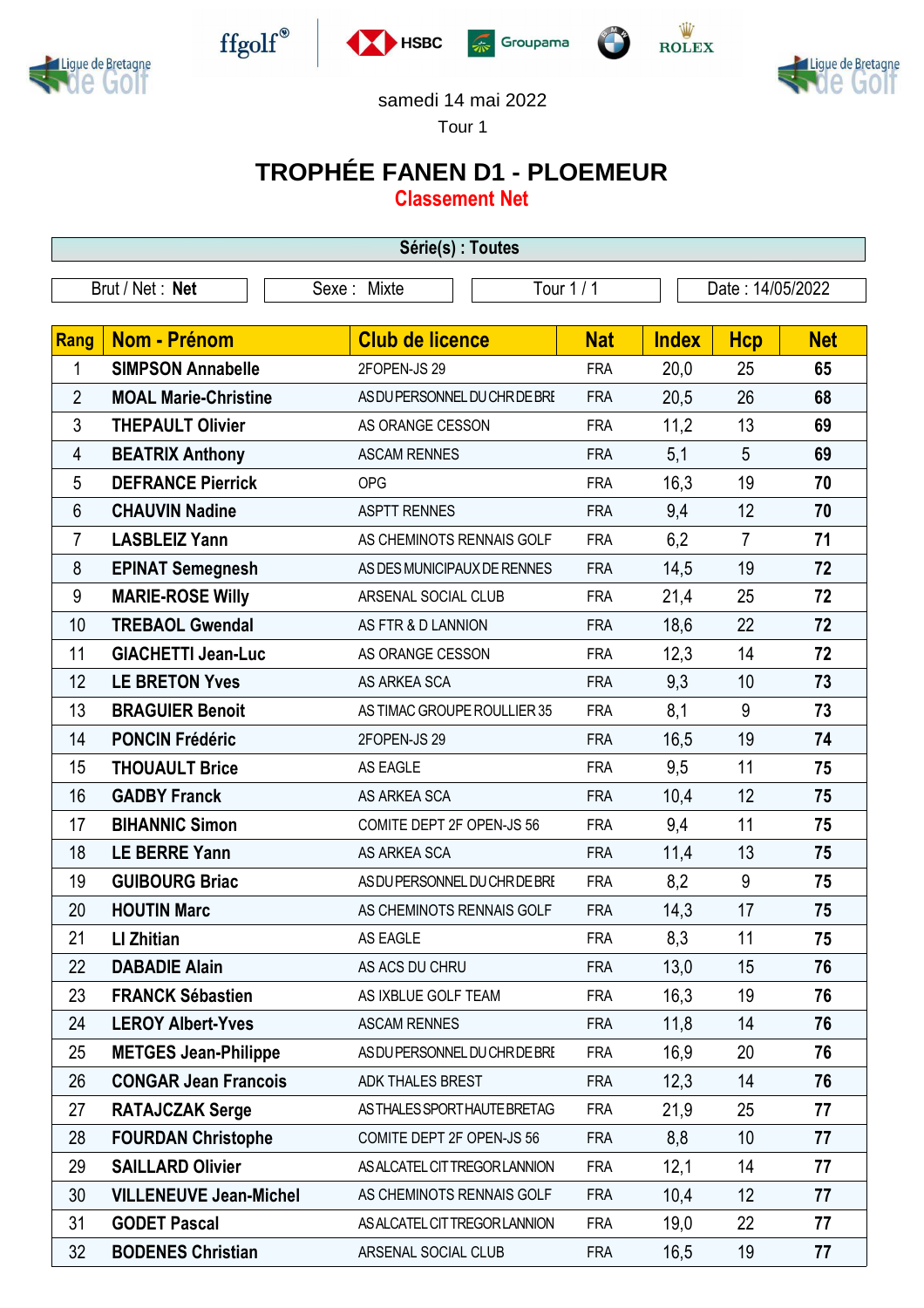| Rang | Nom - Prénom                  | <b>Club de licence</b>        | <b>Nat</b> | <b>Index</b> | <b>Hcp</b>     | <b>Net</b> |
|------|-------------------------------|-------------------------------|------------|--------------|----------------|------------|
| 33   | <b>QUELLEC Bruno</b>          | ADK THALES BREST              | <b>FRA</b> | 14,9         | 17             | 77         |
| 34   | <b>DUPREY Maryse</b>          | 2FOPEN-JS 29                  | <b>FRA</b> | 16,1         | 20             | 78         |
| 35   | <b>ADAM Pierre François</b>   | AS IXBLUE GOLF TEAM           | <b>FRA</b> | 20,7         | 24             | 78         |
| 36   | <b>LARGET Bertrand</b>        | AS ALCATEL CIT TREGOR LANNION | <b>FRA</b> | 17,3         | 20             | 78         |
| 37   | <b>LE NÉEL Arnaud</b>         | AS ORANGE CESSON              | <b>FRA</b> | 18,0         | 21             | 78         |
| 38   | <b>CHESNAY Valérie</b>        | <b>ASPTT RENNES</b>           | <b>FRA</b> | 17,7         | 22             | 78         |
| 39   | <b>DAHBI Ydir</b>             | AS THALES SPORT HAUTE BRETAG  | <b>FRA</b> | 14,2         | 16             | 78         |
| 40   | <b>TRAPES Sylvain</b>         | <b>APACIB</b>                 | <b>FRA</b> | 11,2         | 13             | 78         |
| 41   | LE BECHENNEC Stéphane         | AS ORANGE CESSON              | <b>FRA</b> | 12,2         | 14             | 79         |
| 42   | <b>MORIN David</b>            | AS ACS DU CHRU                | <b>FRA</b> | 19,1         | 22             | 79         |
| 43   | <b>CATHELINE Pierre</b>       | AS DES MUNICIPAUX DE RENNES   | <b>FRA</b> | 16,1         | 19             | 79         |
| 44   | <b>BRUNET Mikael</b>          | <b>OPG</b>                    | <b>FRA</b> | 15,6         | 18             | 80         |
| 45   | <b>PELATRE Christophe</b>     | <b>OPG</b>                    | <b>FRA</b> | 12,1         | 14             | 80         |
| 46   | <b>DELALANDE Marc</b>         | <b>ASPTT RENNES</b>           | <b>FRA</b> | 16,4         | 19             | 80         |
| 47   | <b>TALBOT Georges-Edouard</b> | <b>ASPTT RENNES</b>           | <b>FRA</b> | 22,3         | 25             | 80         |
| 48   | <b>OGUER Didier</b>           | AS FTR & D LANNION            | <b>FRA</b> | 14,7         | 17             | 80         |
| 49   | <b>THERENE David</b>          | ARSENAL SOCIAL CLUB           | <b>FRA</b> | 12,8         | 15             | 80         |
| 50   | <b>CHAPON Laurent</b>         | <b>APACIB</b>                 | <b>FRA</b> | 7,8          | 9              | 80         |
| 51   | <b>PIETO Loic</b>             | AS FTR & D LANNION            | <b>FRA</b> | 23,6         | 25             | 80         |
| 52   | <b>COCHARD Cedric</b>         | AS IXBLUE GOLF TEAM           | <b>FRA</b> | 27,4         | 25             | 81         |
| 53   | <b>DAVID Gilles</b>           | COMITE DEPT 2F OPEN-JS 56     | <b>FRA</b> | 13,3         | 15             | 81         |
| 54   | <b>BOURRY Bruno</b>           | AS TIMAC GROUPE ROULLIER 35   | <b>FRA</b> | 23,6         | 25             | 81         |
| 55   | <b>ROBILLARD Eric</b>         | ADK THALES BREST              | <b>FRA</b> | 10,1         | 11             | 81         |
| 56   | <b>KORPET Damien</b>          | <b>ADK THALES BREST</b>       | <b>FRA</b> | 19,7         | 23             | 81         |
| 57   | <b>COLLIOU Fabien</b>         | AS IXBLUE GOLF TEAM           | <b>FRA</b> | 15,0         | 17             | 81         |
| 58   | <b>HERRY Yoann</b>            | ARSENAL SOCIAL CLUB           | <b>FRA</b> | 13,3         | 15             | 81         |
| 59   | <b>MARCHAND Philippe</b>      | AS ACS DU CHRU                | <b>FRA</b> | 11,0         | 13             | 81         |
| 60   | <b>BODERE Dominique</b>       | AS FTR & D LANNION            | <b>FRA</b> | 17,6         | 21             | 81         |
| 61   | <b>SIMPSON Elisabeth</b>      | 2FOPEN-JS 29                  | <b>FRA</b> | 16,4         | 21             | 81         |
| 62   | <b>DOUARD Arnaud</b>          | <b>ASCAM RENNES</b>           | <b>FRA</b> | 16,1         | 19             | 82         |
| 63   | <b>POTTIER Hervé</b>          | <b>ASCAM RENNES</b>           | <b>FRA</b> | 14,3         | 17             | 82         |
| 64   | <b>MOUSSET Rita</b>           | AS THALES SPORT HAUTE BRETAG  | <b>FRA</b> | 22,7         | 27             | 82         |
| 65   | <b>INSAUSTI Olivier</b>       | <b>APACIB</b>                 | <b>FRA</b> | 9,2          | 10             | 82         |
| 66   | <b>MORISSON Paola</b>         | AS EAGLE                      | <b>FRA</b> | 10,2         | 13             | 83         |
| 67   | <b>EPINAT Ivan</b>            | AS DES MUNICIPAUX DE RENNES   | <b>FRA</b> | 11,1         | 13             | 83         |
| 68   | <b>LERAY Louis</b>            | AS DES MUNICIPAUX DE RENNES   | <b>FRA</b> | 17,2         | 20             | 85         |
| 69   | <b>GORGE Bruno</b>            | <b>UAS OUEST FRANCE</b>       | <b>FRA</b> | 21,1         | 25             | 85         |
| 70   | <b>GUEGUEN Jean Francois</b>  | AS THALES SPORT HAUTE BRETAG  | <b>FRA</b> | 19,8         | 23             | 85         |
| 71   | <b>BRIAND Thierry</b>         | UAS OUEST FRANCE              | <b>FRA</b> | 12,9         | 15             | 85         |
| 72   | <b>DROUILLY Charles</b>       | UAS OUEST FRANCE              | <b>FRA</b> | 6,6          | $\overline{7}$ | 86         |
| 73   | <b>CHABAUD Jean Jacques</b>   | AS DU PERSONNEL DU CHR DE BRE | <b>FRA</b> | 17,0         | 20             | 86         |
| 74   | <b>DEWET Michael</b>          | AS ALCATEL CIT TREGOR LANNION | <b>FRA</b> | 15,7         | 18             | 86         |
| 75   | <b>BRIAND Boris</b>           | <b>OPG</b>                    | <b>FRA</b> | 14,9         | 17             | 86         |